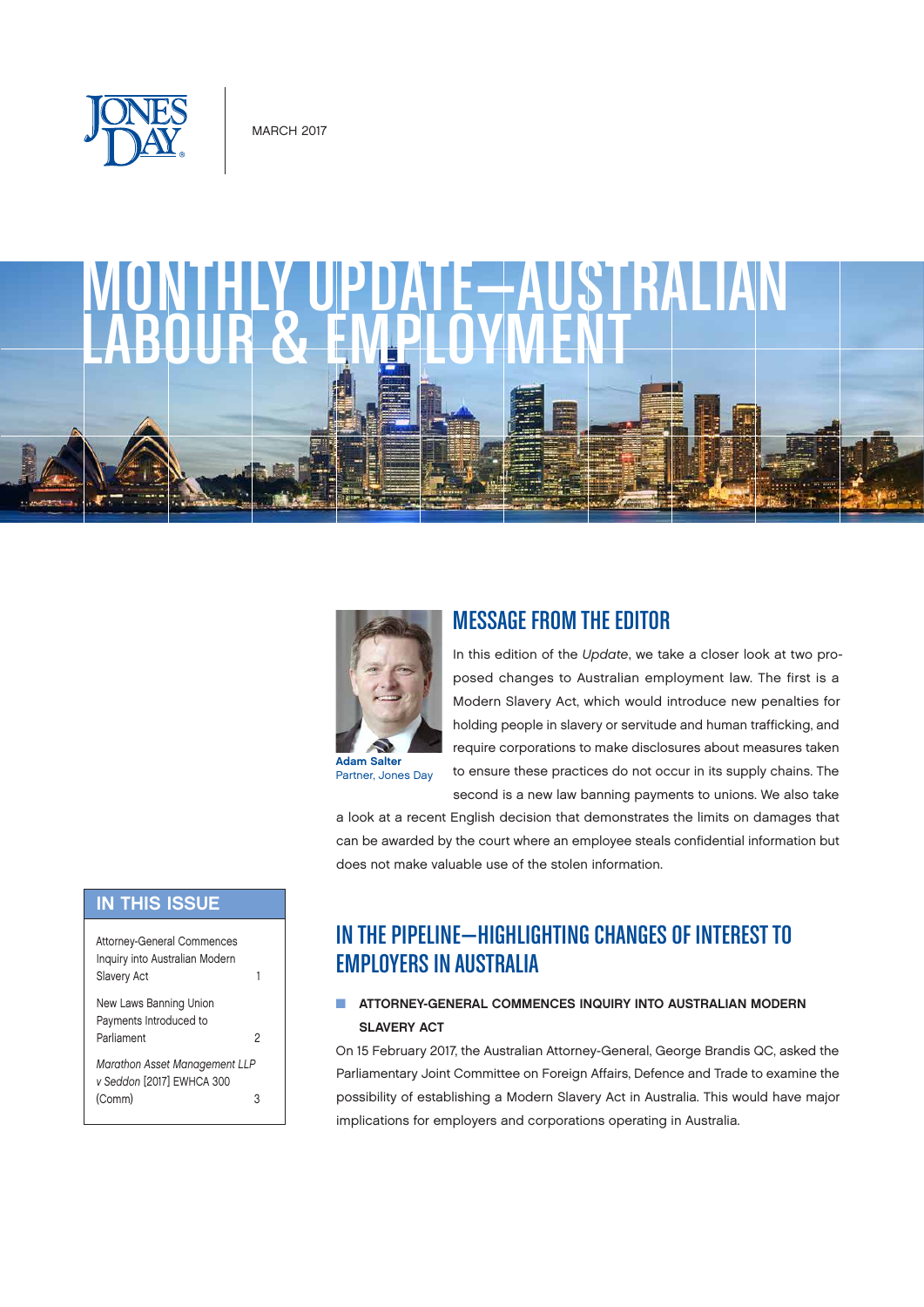<span id="page-1-0"></span>UK Modern Slavery Act 2015. The move is inspired by the UK *Modern Slavery Act 2015*. That Act creates a number of offences for holding a person in slavery or servitude and human trafficking. It also creates an Independent Anti-Slavery Commissioner to monitor breaches of the Act. Of particular relevance to corporations is section 54, requiring those carrying on any part of their business in the UK to produce a statement setting out what the corporation has done in the last financial year to ensure that slavery and human trafficking are not taking place in its supply chains or business, or if it has done nothing. The statement must be published on the corporation's website and a link to it must be displayed "in a prominent place on that website's homepage".

What an Australian Approach May Look Like. The Commonwealth *Criminal Code 1995* already prohibits modern slavery, servitude and human trafficking. As such, an important focus of any Australian reforms will be on corporate accountability. In particular, in June 2013, the Joint Committee released *Trading Lives: Modern Day Human Trafficking*, a report recommending:

... the Australian Government ... undertake a review to establish anti-trafficking and anti-slavery mechanisms appropriate for the Australian context. The review should be conducted with a view to:

- introducing legislation to *improve transparency in supply chains;*
- the development of a *labeling and certification strategy* for products and services that have been produced ethically; and
- increasing the prominence of fair trade in Australia.

This suggests that the Australian government may intend to introduce more far-reaching measures than the UK. The UK Act's provisions only require a corporation to produce a statement about what it is or is not doing to prevent modern slavery. The UK statement does not need to be in a particular form, and the UK Act instead relies on nongovernmental organisations or the Independent Anti-Slavery Commissioner to raise questions about corporations who do little to combat modern slavery.

By contrast, a labeling and certification scheme might impose more rigorous requirements on Australian corporations. The Australian government might also choose to impose more onerous requirements on Australian corporations to disclose what measures they are taking to prevent modern slavery in their supply chains. For example, it may adopt more specific requirements for public disclosure. Rather than merely stating what measures, if any, the corporation is taking, a corporation may be required to disclose what system it has in place to combat slavery, servitude and human trafficking. Going further, the corporation may have to specify whether it has officers specifically engaged in combating these crimes, and whether it has commissioned internal audits or investigations. Finally, the government may extend liability to corporations for being part of slavery, servitude or human trafficking. This would create major challenges for businesses whose supply chains and business processes may inadvertently interact with victims of these crimes.

The inquiry has invited submissions on the matter until 28 April 2017. Those interested are encouraged to submit their views.

#### **NEW LAWS BANNING UNION PAYMENTS INTRODUCED** TO PARLIAMENT

On 22 March the Liberal Party introduced the *Fair Work Amendment (Corrupting Benefits) Bill 2017("Bill")*. The Bill prohibits certain payments between employers and trade unions and requires employers and unions to disclose any benefits that a trade union or employer will receive as a result of any enterprise agreement. The Bill implements one of the key recommendations of the Royal Commission into Trade Union Governance and Corruption, headed by former High Court Justice Dyson Heydon.

What Payments Are Prohibited. The main feature of the Bill is that it makes the payment and receipt of money or other benefits a criminal offence in two separate sets of circumstances. The first is where an employer makes or promises to make a payment to a union or union official. For employers, it is a crime to make the payment "with the intention of influencing" a union or union official to perform his, her or its powers "improperly". For a union or union official it is a crime to request, receive or agree to receive a benefit on the basis that the payment will influence him or her or it. What makes a union or union official's exercise of powers "improper" under the new crimes is not defined in the Act in any detail.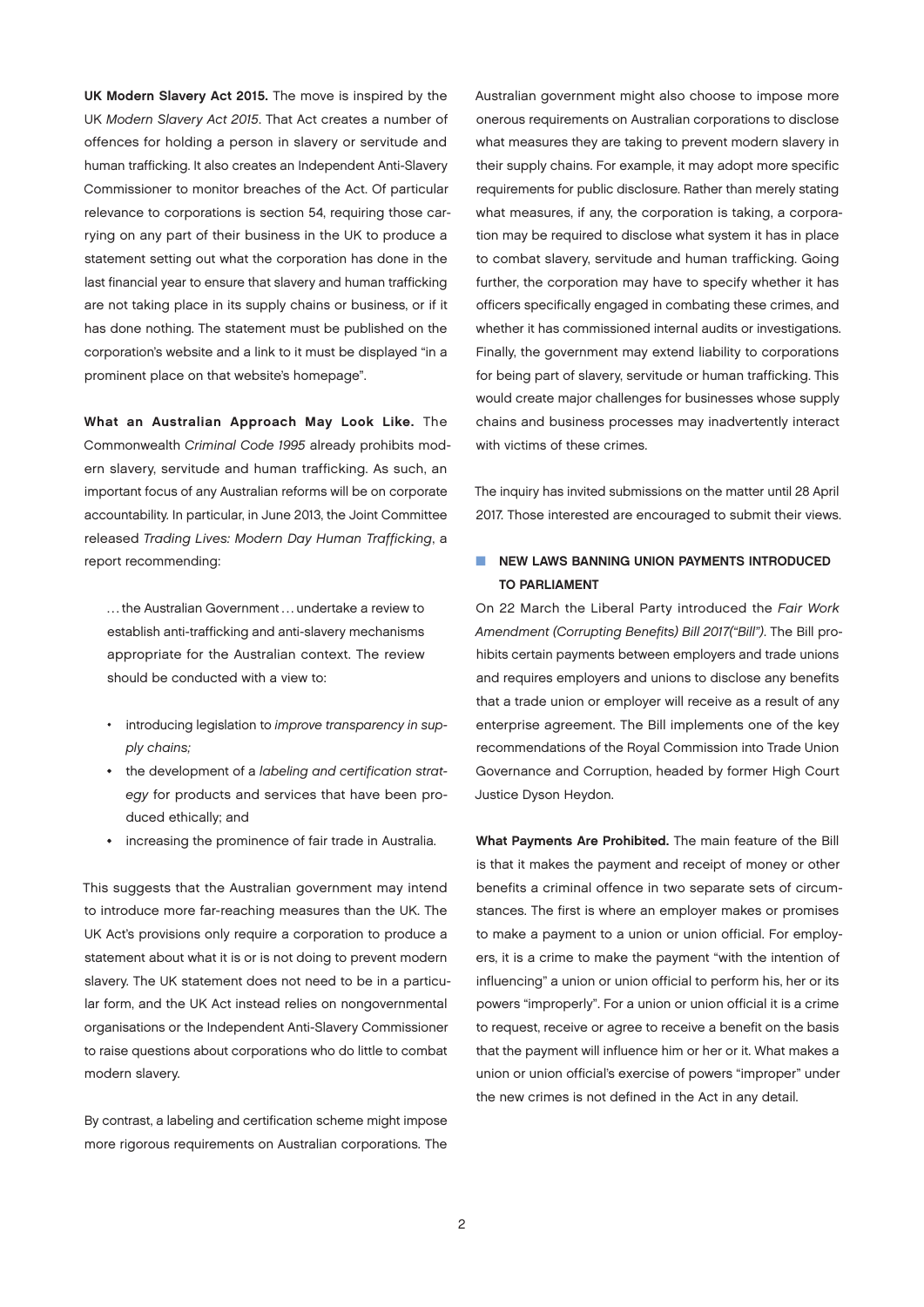<span id="page-2-0"></span>The Explanatory Memorandum states that:

Some examples of impropriety would include where an officer or employee of a registered organisation exercises his or her duties in a manner that is not bona fide or for the genuine benefit of the members of the organisation.

That seems to suggest a high threshold for impropriety, but it is not in the text of the Bill, so what could be "improper" under the new Bill is difficult to say at this stage. The penalties are very high, being imprisonment for 10 years or a maximum fine of \$900,000 for individuals or \$4.5m for corporations and unions.

The second type of payment that is now a criminal offence is any payment in cash or in-kind made by an employer to a union, union official, spouse of a union official or entity controlled by the foregoing. Both the gift and receipt of the payment is prohibited. This prohibition is much broader than the first prohibition, and is an alternative criminal offence where impropriety and intention that the payment influence the recipient cannot be proven. There is no requirement that these payments be improper in any way, but there is a list of payments that are exempt from the prohibition. They include deductions from employee wages for union dues, payments for goods and services at market rate, or payments made "for the sole or dominant purpose of benefiting the defendant's employees". The penalty for these crimes is lower than for the first type of payment, being two years imprisonment or \$90,000 for individuals or \$450,000 for corporations or unions. The text of the Bill does not presently deal with whether a single payment could trigger both crimes.

New Disclosure Obligations. In addition to prohibiting payments, employers and unions are also required to disclose any financial benefits that they obtain as a result of an enterprise agreement to each other and employees who will vote on the enterprise agreement. This part of the Bill is intended to cover situations where unions require employers to use particular providers of services such as income protection insurance that results in the union accruing financial benefits.

Employers Should Take Care in Dealings with Unions. Employers who regularly negotiate with unions should follow the passage of this Bill. Those who rely upon close relationships with unions to keep industrial relations running

smoothly may find maintaining those relationships more difficult if the new prohibitions become law. Employers should also be aware that enterprise agreements will come under greater scrutiny in light of increased disclosure requirements to employees, who must ultimately approve the agreement. Even if the Bill does not pass Parliament, employers should also expect negotiations with unions to be more carefully scrutinised.

# HOT OFF THE BENCH—DECISIONS OF INTEREST FROM THE COURTS

#### Marathon Asset Management LLP v Seddon [2017] EWHCA 300 (COMM)

Factual Background. In this case, the three founders of a funds manager, Marathon Asset Management LLP, came into dispute. One of them left to set up a competing business with several former employees. Before the founder left, one of the employees transferred Marathon's computer documents to a shared drive to allow another of the departing employees to copy the documents to a USB. In all, the pair copied 40,000 documents from Marathon's network. These documents contained information about Marathon's operating procedures and internal controls, compliance manual, recent financial statements, and schedules of fees. Information about clients was also included.

The judge, Justice Leggatt, was satisfied that the act of copying the documents to the shared drive was done with the intention of assisting the other employee in stealing the documents. The documents were commercially valuable. An expert valuation put that value at £15m, but they were never used. Before the defendants had the opportunity to do so, they were caught and required to hand back the documents. The issue of general interest here is whether the claimant was entitled to any compensation for having its documents stolen.

Legal Background. Where an employee, partner or director takes confidential information belonging to his or her company, he or she breaches a fiduciary duty owed to the company. Typically, the theft will also breach a contractual clause prohibiting misuse of confidential information.

In these cases, the victim can obtain a range of orders. Nonmonetary orders include an injunction to prevent the